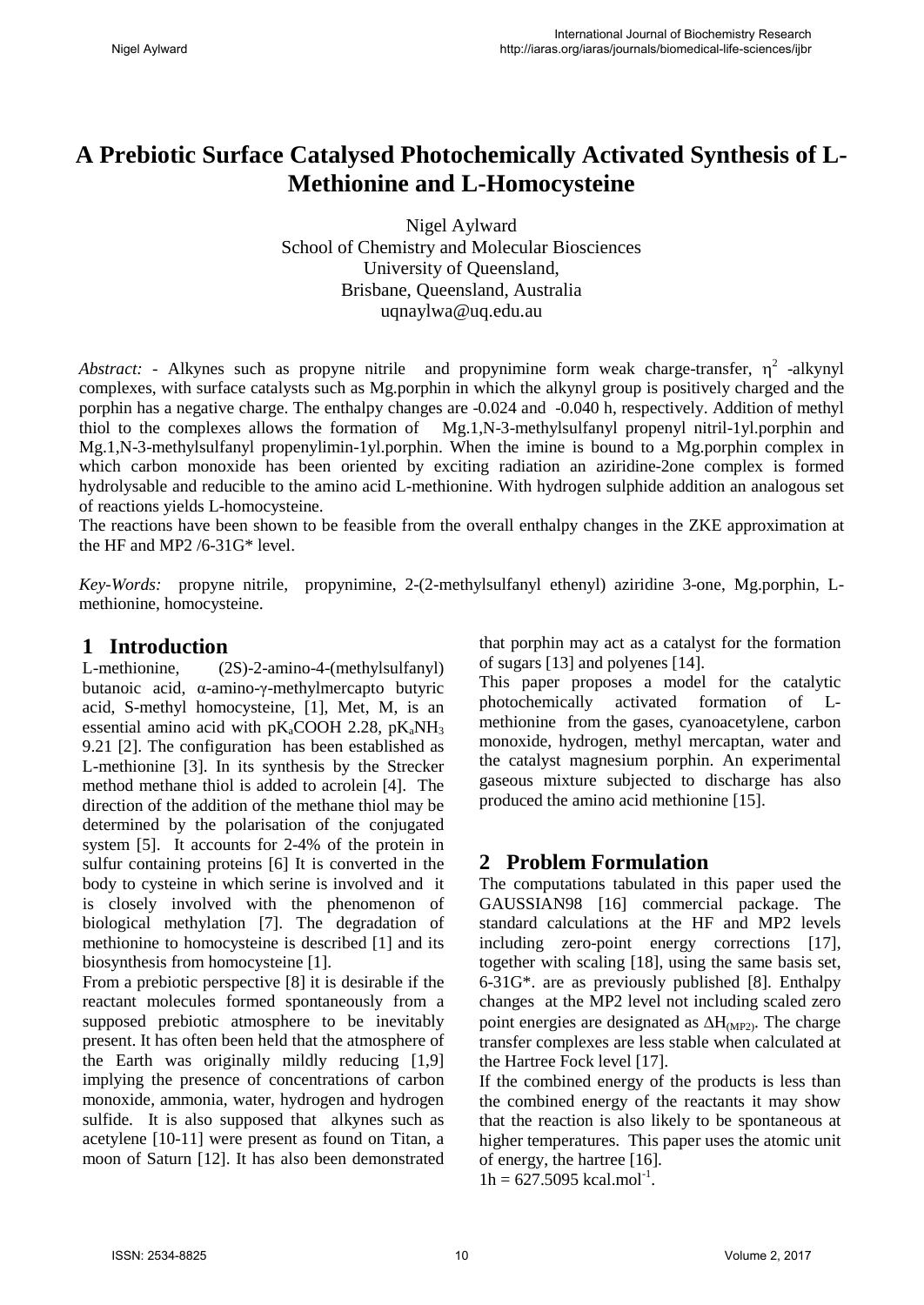$1h = 4.3597482 \times 10^{-18}$  J

# **3 Problem Solution**

#### **3.1 Total energies (hartrees)**

Mg.porphin is a powerful catalyst able to form charge transfer complexes with a number of different kinds of molecules [19]. With cyanoacetylene the ligand is positively charged (0.07) and the porphin has a negative charge. The cyanoacetylene sets as ligand with a linear N≡C-C≡C-H structure as shown [20-22].

Mg.porphin + N≡C-C≡C-H  $\rightarrow$  Mg.1,N-propyne nitril-1yl.porphin

$$
(1) \qquad \qquad (2) \qquad \qquad (3) \quad [1]
$$



 Mg.1,N-propyne nitril-1yl.porphin (2)

 $\triangle H = -0.02385$  h

The propyne nitrile may be reduced in the atmosphere to propynimine,

$$
N=C-C=C-H + H2 \rightarrow HN=CH-C=C-H
$$
  
(2)  

$$
\Delta H = -0.00021 h
$$
 [2]

A similar charge transfer complex is formed with propynimine,

 $Mg.$ porphin + HN=CH-C≡C-H  $\rightarrow$  Mg.1,N propynimin-1yl.porphin (1)  $(4)$   $(5)$  [3]  $\Delta H = -0.03965$  h

The data for the total energies and zero point energies for the HF and MP2/6-31G\* equilibrium geometries for.these molecules and the others involved in the synthesis are given in Table.1.

#### Table 1

MP2 /6-31G\* total energies and zero point energies (hartrees) for the respective equilibrium geometries

|                                                  |               | ZPE (HF)             |
|--------------------------------------------------|---------------|----------------------|
|                                                  | hartree       | hartree              |
| $Mg$ .porphin $(1)$                              | $-1185.12250$ | 0.29262              |
| propyne nitrile $(2)$ -169.0791                  |               | 0.02976              |
| Mg.1,N-propyne nitril-1yl.porphin (3)            |               |                      |
|                                                  | $-1354.22133$ | 0.31789              |
| propynimine(4)                                   | $-170.23556$  | 0.05408              |
| Mg.1,N-propynimin-1yl.porphin (5)                |               |                      |
|                                                  |               | -1355.39431 0.34290  |
| L-methionine(6)                                  |               | -798.71994 0.17946   |
| methyl mercaptan(7) -437.95267 0.04942           |               |                      |
| Mg.1,N-3-methyl sulfanyl 2-propenyl nitril-      |               |                      |
| $1$ yl.porphin $(8)$                             | -1792.24706   | 0.37399              |
| Mg.1,N-3-methylsulfanyl propenylimin-1yl.porphin |               |                      |
| (9)                                              |               | -1793.42036 0.39974  |
| 3-methyl sulfanyl 2-propenimine(10)              |               |                      |
|                                                  |               | $-608.25578$ 0.11163 |
| $Mg$ .porphin. $CO(11)$                          |               | -1297.93784 0.30434  |
| Mg.1,N-3-methyl sulfanyl 2-propenimin-           |               |                      |
| 1yl.porphin.CO (12) -1906.40292                  |               | 0.40961              |
| Mg.1,N-2-(2-methyl sulfanyl ethenyl) 1H-         |               |                      |
| aziridine-3-one-1-yl.porphin (13)                |               |                      |
|                                                  | -1906.40982   | 0.40980              |
| Mg.1,N-3-sulfanyl propenylimin-1yl.porphin       |               |                      |
| (14)                                             | $-1754.25145$ | 0.36836              |
| L-homocysteine (15) -759.56049 0.14820           |               |                      |
| CO                                               |               | -113.02818  0.00484  |
| $H_2S$                                           |               | -398.78841 0.01645   |
| $CH2=S$                                          |               | -436.75511 0.02389   |
| CH <sub>4</sub>                                  |               | -40.33255 0.04778    |
| H <sub>2</sub>                                   |               | $-1.14414$ 0.01034   |
| OH <sup>-</sup>                                  | -75.51314     | 0.00885              |
| H <sub>2</sub> O                                 | -76.19924     | 0.02148              |

# **3.2 The overall stoichiometry for the formation of L-methionine.**

Although Mg.porphin is here taken as the catalyst for the reaction, the overall stoichiometry for the synthesis of methionine from cyanoacetylene, methyl mercaptan, carbon monoxide, water and hydrogen can be represented as follows,

 $N \equiv C - C \equiv CH + CH_3 - SH + CO + H_2O + 2H_2 \rightarrow$  $C_5H_{11}NO_2S$  L-methionine (6) [4]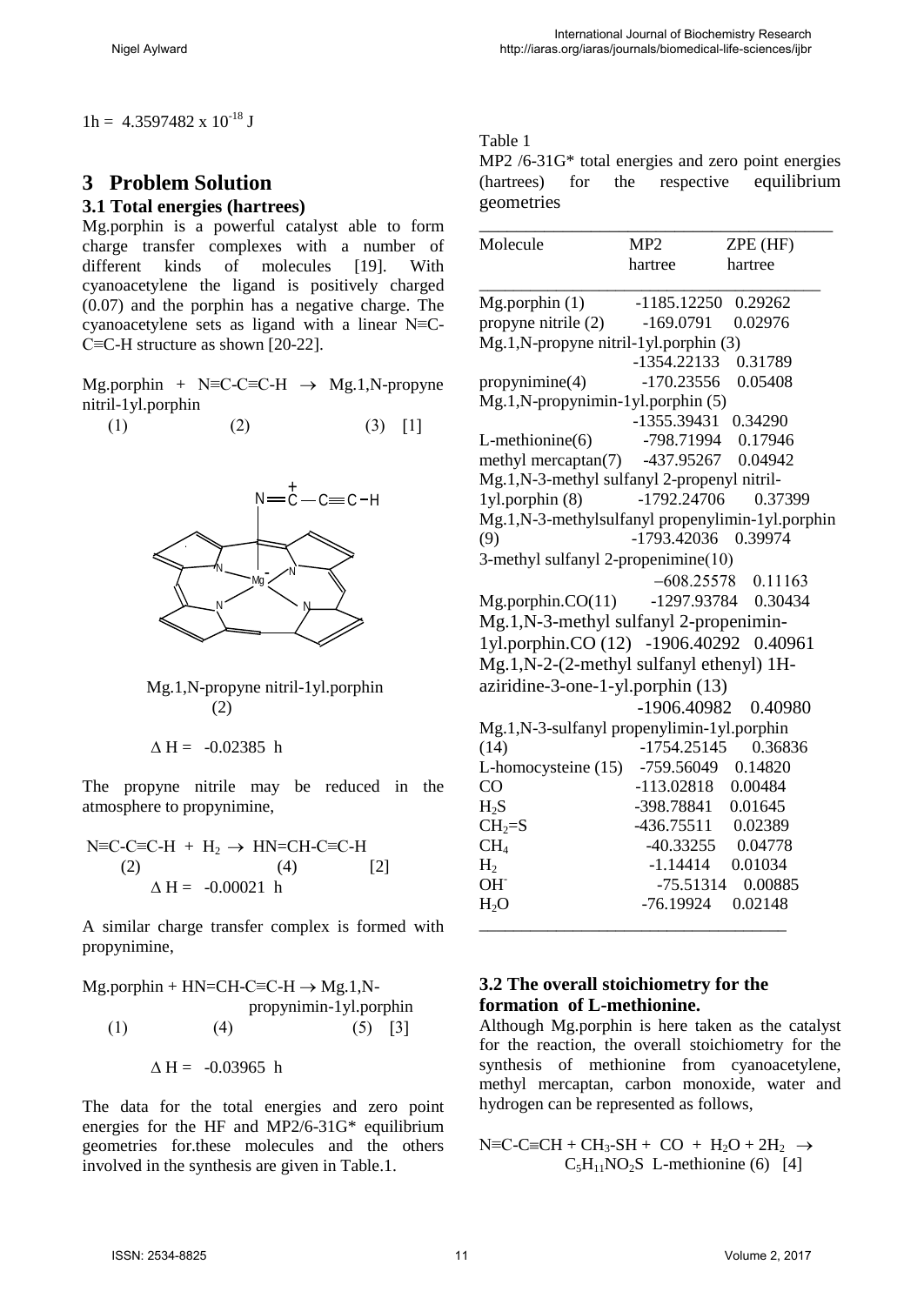$\triangle H = -0.13693$  h

The enthalpy change is negative indicating that there<br>may be energetically favourable routes to the favourable routes to the formation of this amino acid.

The methyl mercaptan is expected to have arisen from the reaction of gaseous methane and hydrogen sulfide, or the reduction of thioformaldehyde [23],

$$
CH4 + H2S \rightarrow CH3-SH + H2
$$
  
(7) [5]  

$$
\Delta H = 0.02041 \text{ h}
$$
  

$$
CH2=S + H2 \rightarrow CH3-SH
$$
  
(7) [6]  

$$
\Delta H = -0.04012 \text{ h}
$$

The intermediates by which the stoichiometric reaction may have occurred are as follows:

#### **3.3 The formation of the methyl sulfanyl complex.**

Methyl mercaptan may react with the Mg.1,Npropyne nitril-1yl.porphin and Mg.1,N-propyn imin-1yl.porphin in addition reactions where the orientation is determined by the bond polarization [5], Fig.1.

Mg.1,N-propyne nitril-1yl.porphin +  $CH_3SH \rightarrow$ (3)  $(7)$ 



Fig.1. Mg.1,N-3-methyl sulfanyl 2-propenyl nitril- $1$ yl.porphin  $(8)$  [7]  $\Delta H = -0.06737$  h

The corresponding reaction with the Mg.1,Npropynimin-1yl.porphin is:

$$
Mg.1,N-propynimin-1yl.porphism + CH3SH \rightarrow
$$
  
(5) (7)  

$$
Mg.1,N-3-methylsulfanyl propenylimin-1yl.porphism
$$
  
(9) [8]

$$
\Delta H = -0.06677 \text{ h}
$$

The activation energy for the formation of the methyl mercaptan adduct with a transfer mechanism was 0.095 h whilst the reverse reaction had an activation energy of 0.159 h.

#### **3.4 The hydrogenation of Mg.1,N-3-methyl sulfanyl 2-propenyl nitril-1yl.porphin**

Under the presumed mildly reducing atmosphere the addition of hydrogen should occur in a favourable addition reaction, as follows:

Mg.1,N-3-methyl sulfanyl 2-propenyl nitril-1yl. porphin +  $H_2 \rightarrow$ (8)



Mg.1,N-3-methylsulfanyl 2-propenylimin- $1$ yl.porphin  $(9)$  [9]

$$
\Delta H = -0.01566 \text{ h}
$$

### **3.5 The formation of the 3-methyl sulfanyl 2 propenimine.**

The Mg.1,N-3-methylsulfanyl 2-propenylimin-1yl.porphin may dissociate the 3-methyl sulfanyl 2 propenimine with a realisable vapour pressure,

Mg.1,N-3-methylsulfanyl 2-propenylimin- $1$ yl.porphin  $(9)$ Mg.porphin + 3-methyl sulfanyl 2-propenimine  $(10)$  [10]

$$
\Delta H = 0.04610 h
$$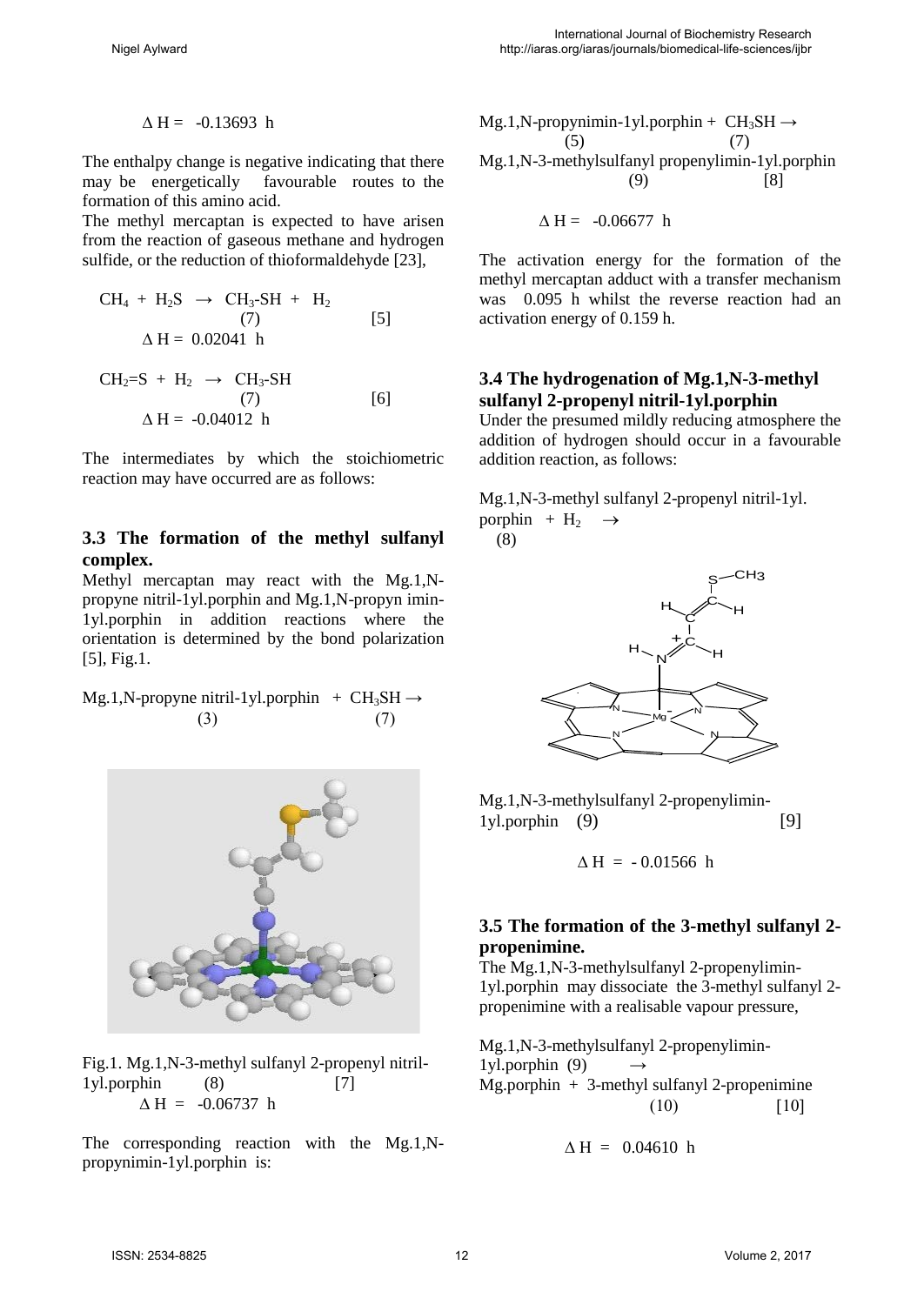This is the imine precursor to the amino acid methionine.

### **3.6. The formation of Mg.1,N-3-sulfanyl propenimin-1yl.porphin.CO**

Imines have been previously shown to react with excited carbon monoxide to form aziridin-2-one complexes [13,20-22] which should be easily dissociable by heat and hydrolysable.

For the correct formation of the L-isomer the 3 methylsulfanyl 2-propenimine needs to chelate to the magnesium ion on a Mg.porphin which has already obtained the correct orientation of a bound carbon monoxide molecule [13], as shown.

propenimine

Mg.porphin. $CO + 3$ -methyl sulfanyl 2-

$$
(11) \t(10)
$$



Mg.1,N-3-methyl sulfanyl 2-propenimin-1yl.porphin.CO (12) [11]

$$
\Delta H = -0.21496 \text{ h}
$$

The enthalpy change is favourable and the activation energy to form van der Waals complexes is usually not significant if they are spontaneous.

### **3.7. The formation of Mg.1,N-2-(2-methyl sulfanyl ethenyl) 1-H aziridine-3-one-1 yl.porphin**

The Mg.1,N-3-methyl sulfanyl 2-propenimin-1yl.porphin.CO may easily rearrange to form Mg.1,N-2-(2-methyl sulfanyl ethenyl) 1-H aziridine-3-one-1-yl.porphin with an activation energy of 0.144 h and a ring dissociation energy of 0.133 h.

Mg.1,N-3-methyl sulfanyl 2-propenimin-1yl.porphin.CO (12) →



Mg.1,N-2-(2-methyl sulfanyl ethenyl) 1-H aziridine-3-one-1-yl.porphin  $(13)$  [12]

The enthalpy change is favourable.

 $\Delta H = -0.0067$  h

#### **3.8***.* **The formation L-methionine.**

Hydrolysis in the environment of the complex, is here depicted as releasing the undissociated acid, Fig.2, from the catalyst. Further formation of the zwitterion may occur.

Mg.1,N-2-(2-methyl sulfanyl ethenyl) 1-H aziridine-3-one-1-yl.porphin +  $H_2O + H_2 \rightarrow$  $Mg.porphin + L-methionine (6)$  [13]



Fig.2. L-methionine (6)

 $\Delta H = -0.06607$  h

### **3.9 The Formation of the homocysteine complex.**

Similar to the addition of methyl mercaptan, hydrogen sulfide gas may react with the Mg.1,Npropynimin-1yl.porphin in an addition reaction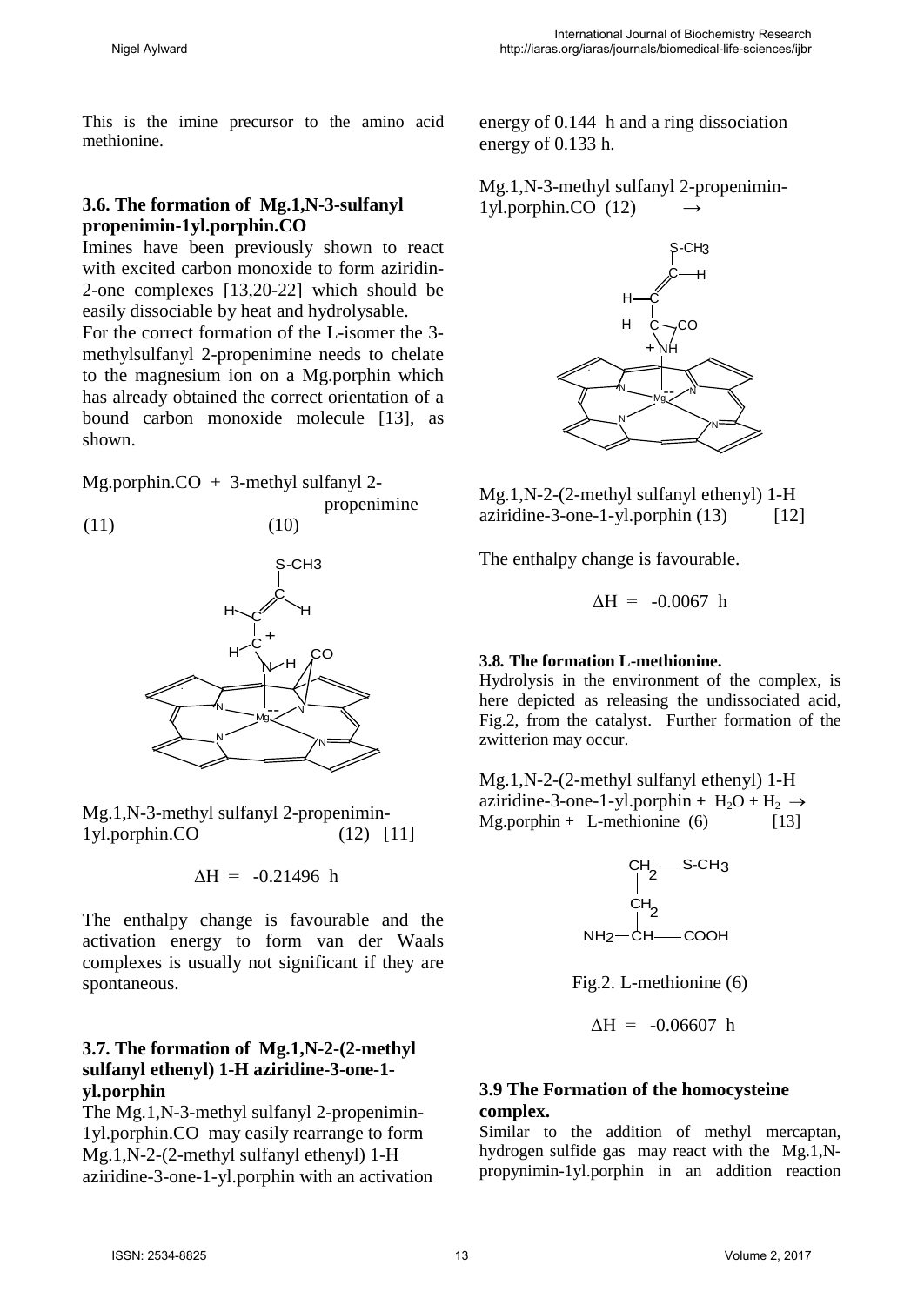where the orientation is determined by the bond polarization [5], as shown,

 $Mg.1,N$ -propynimin-1yl.porphin +  $H_2S \rightarrow$ (5)



Mg.1,N-3-sulfanyl propenylimin-1yl.porphin  $(14)$  [14]

 $\triangle H = -0.03489$  h

The activation energy for the formation of the hydrogen sulfide adduct with a transfer mechanism was 0.106 h whilst the reverse reaction had an activation energy of 0.135 h.

Exactly similar reactions to those for Mg.1,N-3 methyl sulfanyl 2-propenimin-1yl.porphin, should yield the amino acid L-homocysteine.

 $N \equiv C - C \equiv CH + H_2S + CO + H_2O + 2H_2 \rightarrow C_4H_9$  $NO<sub>2</sub>S$  L-homocysteine (15) [15]

$$
\Delta H = -0.14022 \ h
$$

# **4. Conclusion**

The imine, propynimine, should be readily available in prebiotic chemistry from the partial reduction of cyanoacetylene, found in electrical discharge of an atmosphere containing hydrocarbon and nitrogen [9] and the interstellar medium. Similarly, methyl mercaptan should be readily available from free radical or ionic reactions containing some methane and hydrogen sulphide. These reactants do appear to offer at least one mechanism to the formation of the essential amino acid, L-methionine, according to thermodynamic and kinetic considerations as depicted here.

Apart from cyanoacetylene forming a charge complex with Mg.porphin through bonding to the nitrogen atom, it may also bond to the methine carbon of cyanoacetylene [24]. Analogous reactions as depicted here then yielding ultimately the rare amino acid, β-cyanoalanine [1]. Exactly similar bonding and reactions using propynamine would yield ultimately the rare amino acid, β-alanine [1]. Both of which have some presence today.

Further work at a higher accuracy may alter the values given here.

# **5 Acknowledgements**

Appreciation is expressed for the advice and support given to this project by Professor Curt Wentrup of the University of Queensland.

Appreciation is also expressed to the National Computing Infrastructure facility supported by the Australian Government (grant NCI-MAS g01) and QCIF, and the assistance of Mr.D.Green, H.Hartig, and M.Hankel.

*References* 

[1] A.L.Lehninger, *Biochemistry*,Worth, New York ,1975.

[2] D.Voet and J.Voet, *Biochemistry*, J.Wiley, 2011.

[3 ] E.E.Conn and P.K.Stumpf, *Outlines of Biochemistry*, John Wiley Inc.1972, pp.528.

[4] E.E.Turner and M.M.Harris*, Organic Chemistry*, Longmans, 1952, pp.202.

[5] C.K.Ingold, *Structure and Mechanism in Organic Chemistry*, Cornell Univ. Press. 1953, pp.649.

[6] K.Bailey, Proteins, in Rodd,E.H.(ed), *Chemistry of Carbon Compounds*, Elsevier, Amsterdam, Vol.1B, 1952.

[7] F.Challenger, *Aspects of the Organic Chemistry of Sulfur*, Butterworths Scientific Publications, 1959.

[8] N.Aylward, and N.R.Bofinger, Possible origin for porphin derivatives in prebiotic chemistry - a computational study, *Orig.Life Evol. Biosph*., 35, No.4, 2005, pp.345-368.

[9] S.L.Miller and L.E.Orgel, *The Origins of Life on Earth*, Prentice-Hall Inc.,Englewood Cliffs, N.J., 1975.

[10] D.W.Clarke and J.P.Ferris, Photodissociation of cyanoacetylene : application to the atmospheric chemistry on Titan, *Icarus*, vol.115, 1995, pp.119- 125.

[11] K.Seki, M.He, R.Liu and H.Okabe, Photochemistry of cyanoacetylene at 193.3 nm., *J.Phys.Chem*.,100 ,1996, pp.5349-5353.

[12] Z.Guennoun, A.Coupeaud, I.Couturier-Tamburelli, N.Pietri, S.Coussan, J.P.Aycard, Acetylene/cyanoacetylene complexes:simulation of the Titan's atmosphere chemistry, *Chem.Phys*.,300